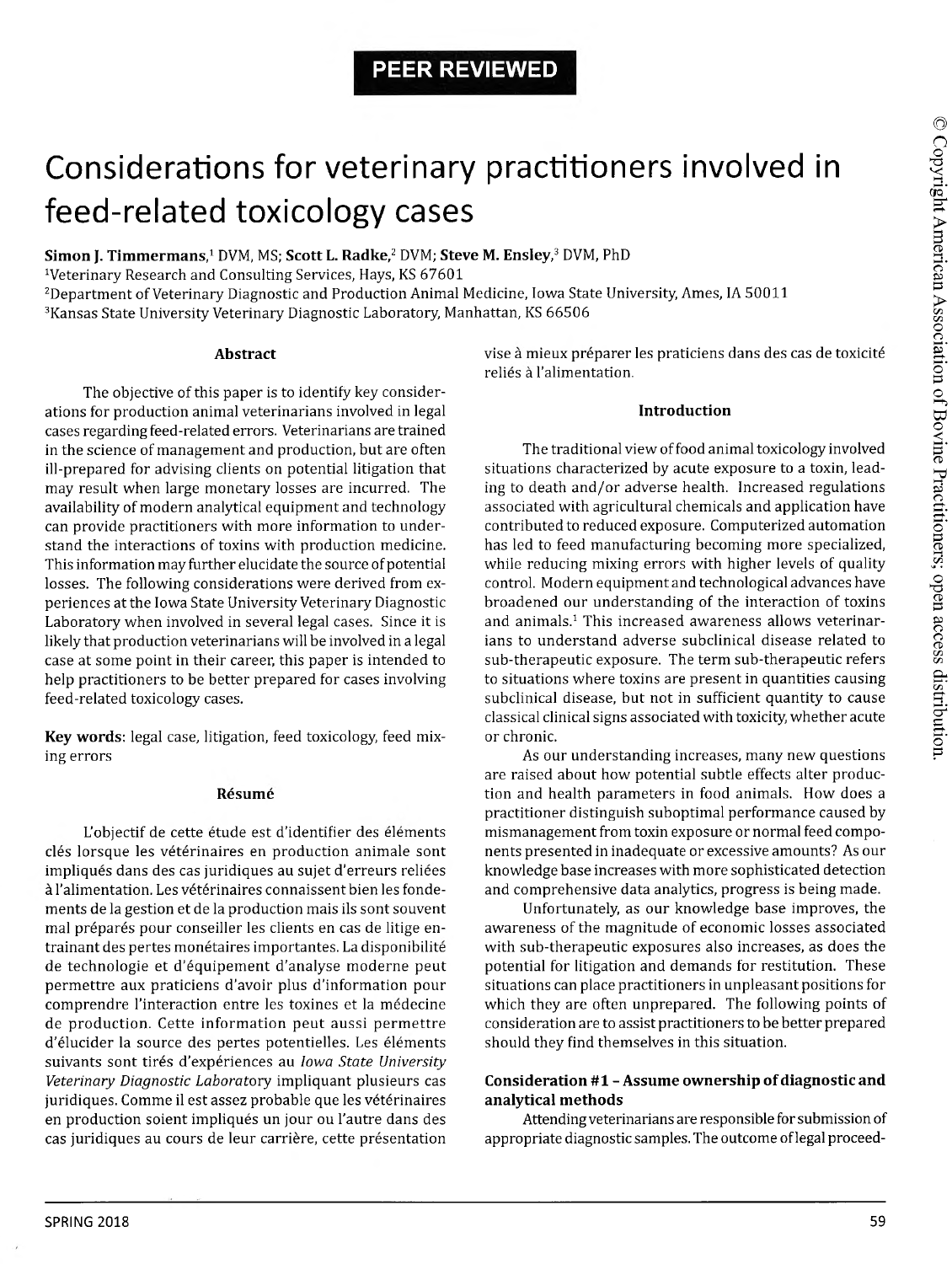ings in toxicology cases is heavily influenced by the accuracy and legitimacy of laboratory results. Accurate and correctly applied analytical methods are crucial to providing results that will withstand critical evaluation in the event of litigation.

Diagnostics in potential toxicant exposure events often require specific tissues and samples for definitive diagnosis. Specific details to consider:

- 1. Smart phones and other technologies allow practitioners to clearly document observations with pictures, video, and voice dictation. Recording observations of acutely affected animals often provides accurate and helpful clues to properly diagnose the cause. Acutely ill animals can be used as index cases, as the diagnostic values in toxicology cases are typically highest when animals are observed in acute stages of the disease.
- 2. Collect antemortem whole blood and serum samples of acutely affected animals, as well as animals that appear clinically normal. Postmortem whole blood or serum is rarely useful for diagnostics.
- 3. Take digital pictures of all tissues. This provides information to the diagnostic coordinator of the case as well as documentation of the quality of samples available, and provides an inventory of samples obtained/shipped.
- 4. Split and retain samples in the event of shipping delays or loss. These samples may ultimately provide the primary diagnosis. When in doubt, a complete set of tissues is recommended as samples that are not collected cannot be analyzed. It is always better to have more samples rather than not enough. Not all samples will be analyzed, but if they are not collected there is potential to miss an important analyte.
- 5. Antemortem liver biopsies may be useful for animals in cases of chronic exposure. Euthanizing acutely affected moribund animals to collect appropriate samples may be warranted. Be aware of potential effects of treatment modalities on the diagnostic potential of tissues. For example, brain sodium in water deprivation will return to the normal range if the animal was treated with rehydration therapy before death.

### **Consideration #2 - Use accredited veterinary diagnostic laboratories**

The outcome of legal proceedings in toxicology cases depends on the accuracy and legitimacy of laboratory results. Collect appropriate samples and submit to an accredited veterinary diagnostic laboratory that will serve as an impartial third party. Defense attorneys will attempt to dismiss incriminating laboratory results from unaccredited laboratories as a potential result of inadequate testing capabilities and reference ranges. Accurate and correctly applied analytical methods are crucial to providing a result that will withstand critical evaluation.

#### **Consideration #3 - Collect your own samples**

When feed formulation errors are suspected, avoid relying on the feed company to collect samples or using their analytical laboratory of choice as the potential for conflicts of interest are significant. Practitioners and producers should collect the samples from the farm premise. Retained samples provided by the feed company may result in a diagnostic conclusion that is contrary to clinical and diagnostic observations. Retained samples stored at the feed manufacturer may be unreliable because any mistakes in labels and storage, along with delivery errors, may occur after collection of these samples.

#### **Consideration #4 - Inform the diagnostic lab of potential litigation**

The diagnostic laboratory should be informed immediately to initiate proper documentation of the chain of custody if there is potential litigation. The state department of agriculture must be contacted to initiate a complaint, and to have a feed sample collected by a state inspector. This may trigger additional audits by government inspectors for such things as veterinary feed directives (VFD) and compliance with feed-related regulations.

#### **Consideration #5 - Avoid unnecessary diagnostics**

Situations may develop where unnecessary diagnostics may obscure a definitive diagnosis. Practitioners must be mindful that all records and diagnostic results may be requested during discovery in litigation. What practitioners and diagnosticians view as prudent and thorough diagnostic veterinary medicine may be used by a defense attorney to confuse and obfuscate a jury. Experienced practitioners are well aware that diagnostic laboratory results are not always clearly definitive. When a definitive diagnosis is achieved, it may be prudent to discontinue further diagnostics.

#### **Consideration #6 - Be aware of the economics, and who is responsible for payment of diagnostics**

Practitioners should have clear understanding of the potential for damaged relationships when toxicology cases occur. Producers often have difficulty comprehending how local representatives for particular companies may turn from supportive acquaintance into a legal adversary. A good rule of thumb is to encourage producers to realize how relationships are often tied to monetary ends. Feed manufacturers or other local entities may admit fault, but insurance company adjustors and their legal team are typically responsible for handling the claim.

#### **Consideration #7 - Attorneys are not created equal**

When good documentation and diagnostics provide evidence of damages, settlements can often be reached without involvement of legal counsel. Unfortunately, damages may exceed what can be negotiated between affected parties. When a producer determines that the only recourse left is